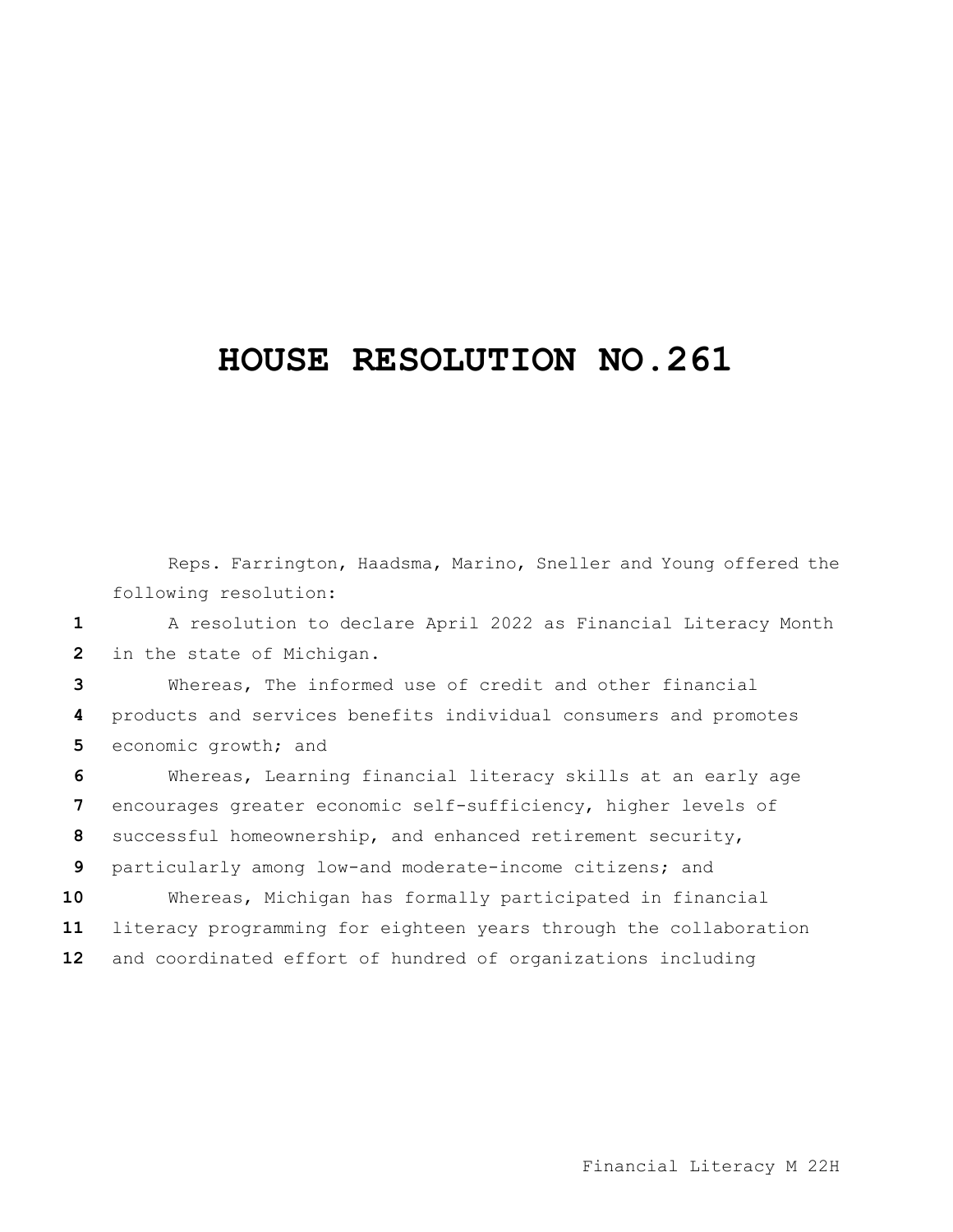financial institutions, non-profit groups, government entities, schools and libraries. The initiative showcases these organizations educational resources, strengthens public-private partnerships, engages the media, and connects people with resources to help them better manage their money; and

 Whereas, A greater understanding of, and familiarity with, financial markets and institutions will lead to increased economic activity and growth; and

 Whereas, According to the 2021 Consumer Financial Literacy Survey report by the National Foundation for Credit Counseling, 62% of U.S. adults have carried credit card debt in last 12 months and 41 percent of adults living in the United States gave themselves a grade of C, D, or F on their knowledge of personal finance; and Whereas, Personal financial education and money management skills are crucial to ensure that all Michiganders and especially our young people are prepared to manage credit and debt and become

 responsible workers, heads of households, homeowners, investors, entrepreneurs, business leaders, and productive citizens; and Whereas, According to the report titled "Economic Well-Being

 of U.S. Households" by the Board of Governors of the Federal Reserve System, 40 percent of adults in the United States cannot cover an expense of \$400; and

 Whereas, According to the report of the Board of Governors of the Federal Reserve for the fourth quarter of 2020 outstanding household debt in the United States reached \$14,560,000,000,000 and the total debt balance is \$414 billion higher than at the end of 2019; and

 Whereas, According to the most recent FDIC Survey and Report of Household Use of Banking and Financial Services, the number one